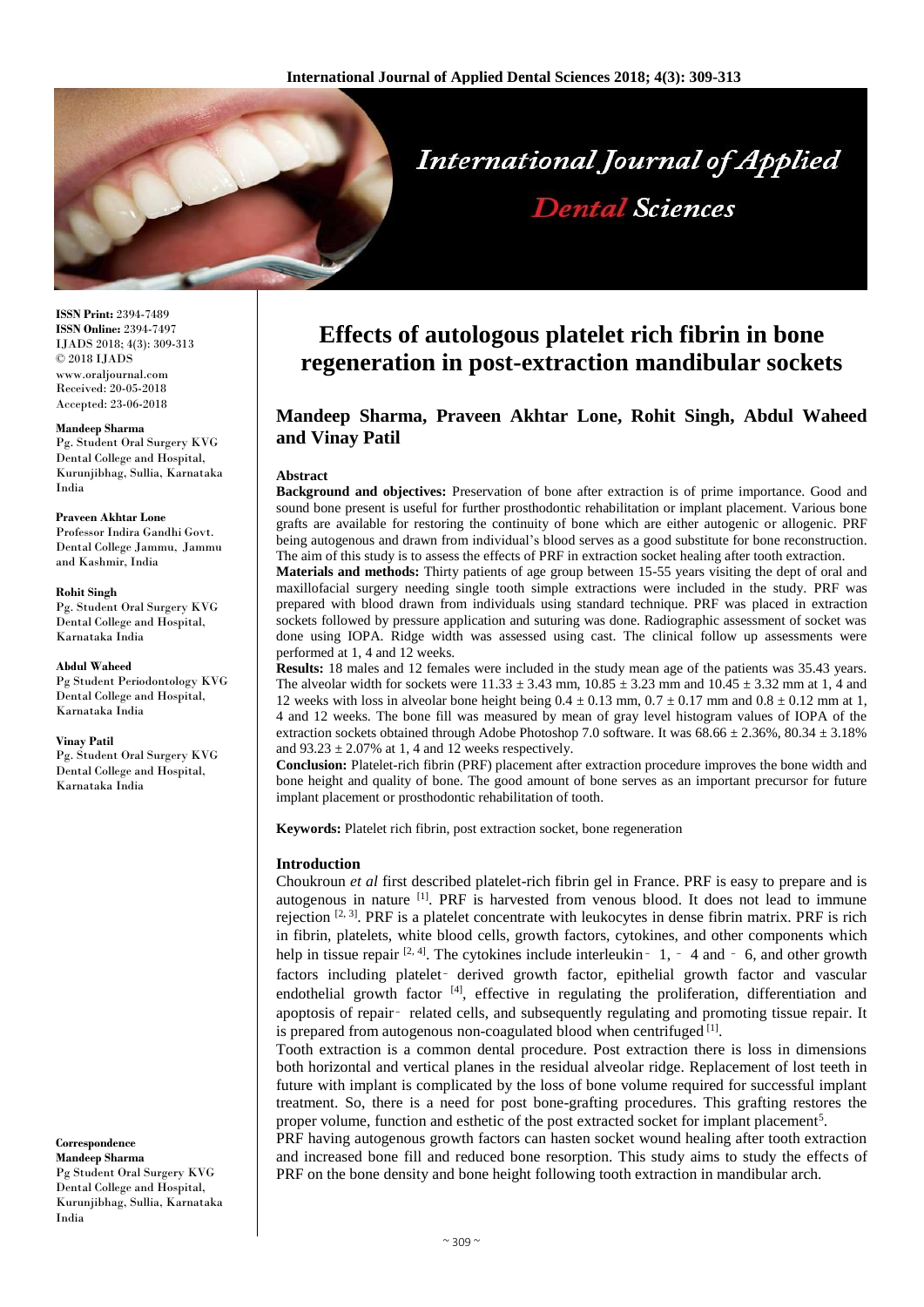# **Materials and Methods**

This study was done on thirty patients of age group between 15-55 years who reported to the Department of Oral and maxillofacial surgery requiring extraction of mandibular teeth.

**Inclusion criteria** - Patients requiring extraction of mandibular teeth. Patients between 15-55 years of age. General good health and patient should not be medically compromised. Areas where primary closure is possible.

Exclusion criteria – Tooth having acute infection at the time of extraction. Patients with any major systemic illness which alters the healing. Patients with a history of head and neck radiation therapy. Patients with pre-existing calcium metabolic disorder like hypercalcemia. Transalveolar extraction cases.

# **Materials used**

Normal saline [0.9%], Perioguard mouthwash (Colgate Palmolive INDIA LTD), IOPA (Radiograph), Standard armamentarium for extraction of teeth, Sterile Surgical Gauze pieces (4x4cm), PRF, Suturing needle and 3-0 Black braided silk.

Postoperatively: Capsule AMOXICILLIN 500 mg [CIPMOX 500mg,Cipla] thrice daily for 5 days and Tab DICLOFENAC SODIUM [REACTIN 50mg, Cipla] 50 mg thrice daily for 3 days.

To record Bone density; IOPA, Computer/Laptop, Adobe photo shop 7 software for Gray Scale measurement.

To record Bone width and height; Endodontic file with rubber stopper (No 20 size), Alginate impression material. Upper and lower impression trays. Dental stone. Digital Vernier caliper (accuracy of 0.01 mm, mitutoyo, Tokyo, Japan) to measure bucco-lingual and mesio-distal widths.

### **Methodology**

Patients were selected as per the inclusion criteria. 30 patients between age group ranging 15-55 years were included in the study subjects. Informed consent of subjects willing to participate in the study was obtained prior to the treatment. A detailed medical and drug history was obtained from each subject. Pre-operative evaluation was done using IOPA. Atraumatic extraction was done after standard draping and mouth rinse with perioguard mouth wash. All patients were treated using 2% lignocaine hydrochloride with adrenaline in 1:80000 concentrations. Once tooth was removed smoothening of bone margins, irrigation of socket with normal saline was done. Hemostasis was achieved. PRF was made by the following procedure-

5 ml of venous blood was drawn into the tube without anticoagulant and was immediately centrifuged at 3000 rpm for 10 min. After which it was separated into the following three layers: upper straw-colored acellular plasma, the middle layer containing the PRF, and the red-colored lower fraction containing red blood cells (RBCs). The upper straw-colored layer was removed and the PRF was collected 2 mm below to the lower dividing line. Post extraction instructions were given and patients were recalled for follow-up on 7th postoperative day and also after  $4<sup>th</sup>$  and  $12<sup>th</sup>$  week.

### **Clinical parameters**

Evaluation of Bone density: IOPA was taken preoperatively, followed by  $4<sup>th</sup>$  and  $12<sup>th</sup>$  week post operatively. Bone density were measured by mean of gray level histogram values of IOPA of the extraction sockets obtained through Adobe Photoshop 7.0 software.

Evaluation of bone width: Socket width measurement- Preoperatively, alginate impression of the corresponding arch was made and cast was poured. Soft tissue width assessment will be done with the help of endodontic files. Bone mapping was performed using markings of the soft tissue width assessment. The same procedure was repeated on the 4<sup>th</sup> and 12<sup>th</sup> week post operatively.

Evaluation of alveolar bone height resorption: it was done clinically preoperatively and post-operatively after and  $12<sup>th</sup>$ week from the occlusal surface of the mandibular teeth to superior most point in mandibular ridge caliper and endodontic files and stopper and bone mapping. Figures



**Fig 1:** Pre-operative



**Fig 2:** PRF being tied to thread and placed



**Fig 3:** intra operative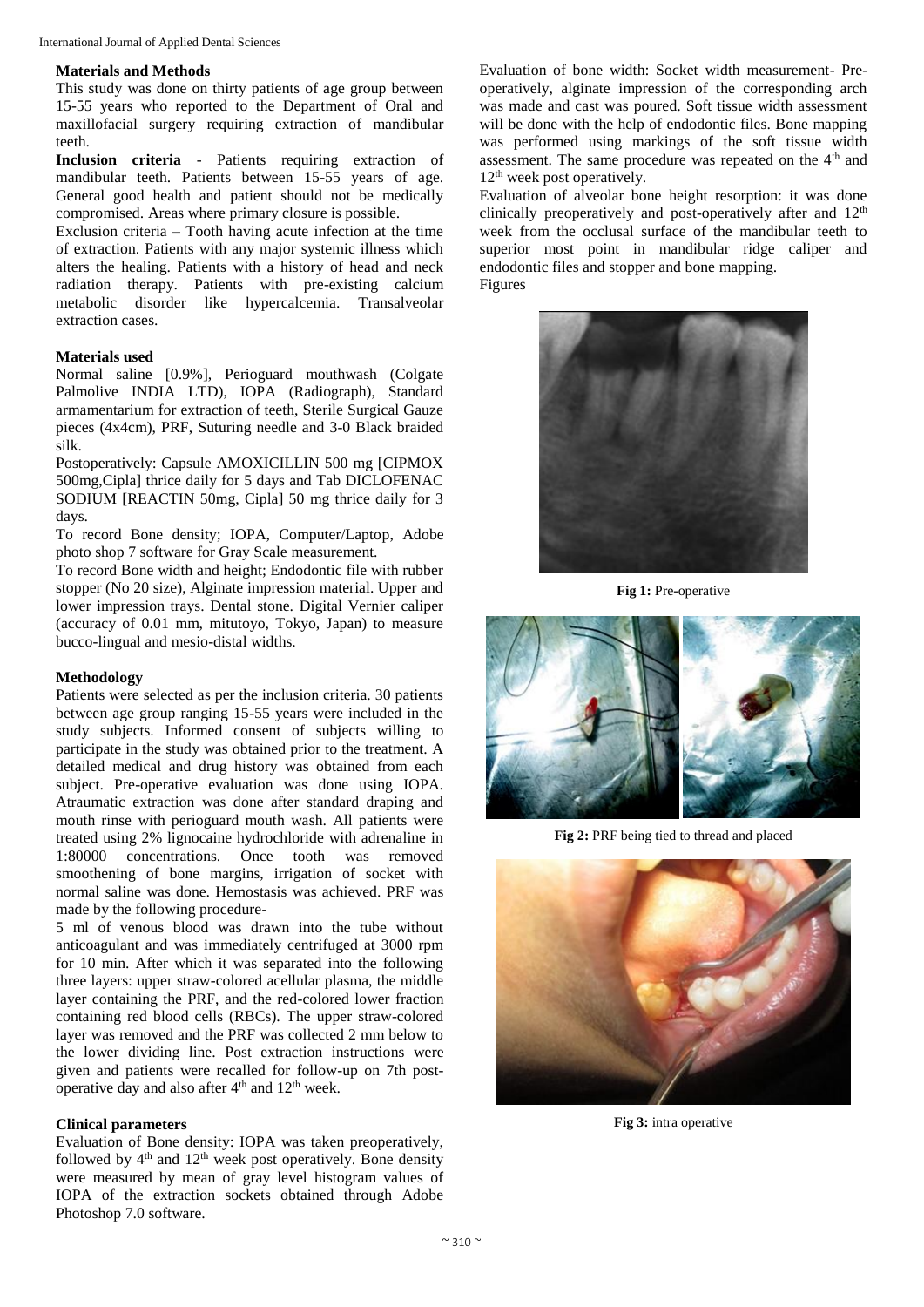

**Fig 4.4 th:** week post-operative



**Fig 4-2 th:** week's post-operative

## **Results**

18 males and 12 females were included in the study mean age of the patients was 35.43 years.

Evaluation of bone width: The alveolar width was calculated with mean width of sockets and standard deviation at a particular time. The values were  $11.33 \pm 3.43$  mm,  $10.85 \pm 1.5$ 3.23 mm and  $10.45 \pm 3.32$  mm at 1, 4 and 12 weeks. Chi square test was done for comparing both sexes which was not statistically significant (p value  $> 0.05$ ).



**Graph 1:** Reduction in alveolar width on  $1<sup>st</sup>$ ,  $4<sup>th</sup>$ ,  $12<sup>th</sup>$  week follow up.

Loss in alveolar bone: The reduction in the alveolar bone height being  $0.4 \pm 0.13$  mm,  $0.7 \pm 0.17$  mm and  $0.8 \pm 0.12$  mm at 1, 4 and 12 weeks. Chi square test was done for comparing both sexes which was not statistically significant (p value  $> 0.05$ ).



**Graph 2:** Reduction in alveolar height on  $1<sup>st</sup>$ ,  $4<sup>th</sup>$ ,  $12<sup>th</sup>$  week follow up

Bone density: The bone fill was measured by mean of gray level histogram values of IOPA of the extraction sockets obtained through Adobe Photoshop 7.0 software. It was  $68.66 \pm 2.36\%$ ,  $80.34 \pm 3.18\%$ and  $93.23 \pm 2.07\%$  at 1, 4 and 12 weeks respectively. Chi square test was done for comparing both sexes which was not statistically significant (p value  $> 0.05$ ).



**Graph 3:** Increase in bone density on  $1<sup>st</sup>$ ,  $4<sup>th</sup>$ ,  $12<sup>th</sup>$  week follow up.

# **Discussion**

Extraction sockets mostly heals uneventfully. After extraction there is bone growth in the socket but there is resorption of the alveolar ridges also which is well-documented. The greatest amount of bone loss is in the horizontal dimension and occurs mainly on the facial aspect of the ridge. Loss of vertical ridge height has been described to be most pronounced on the buccal aspect<sup>6</sup>.

PRF is the second generation of platelet concentrate. It is prepared with a simple and inexpensive processing without biochemical blood handling <sup>[7]</sup>. A platelet-rich fibrin material, which does not use bovine thrombin as an activator, has been described as a platelet-rich fibrin matrix [8]. Study conducted by Carroll *et al*. demonstrated that the viable platelets in PRFM released six growth factors in about the same concentration for 7 days till the duration of study  $[9]$ . This study was conducted *in vitro.* PRF allows slow release of cytokines; TGF, PDGF, VEGF, and EGF which play a critical role on angiogenesis and tissue healing and cicatrization  $[10]$ . These components can be effective in regulating the proliferation, differentiation and apoptosis of repair‑ related cells, and subsequently regulating and promoting tissue repair [11] . PRF has been reported to enhance angiogenesis, support immunity, and to enhance the coverage of injured tissues through its positive effect on epithelial cells and fibroblasts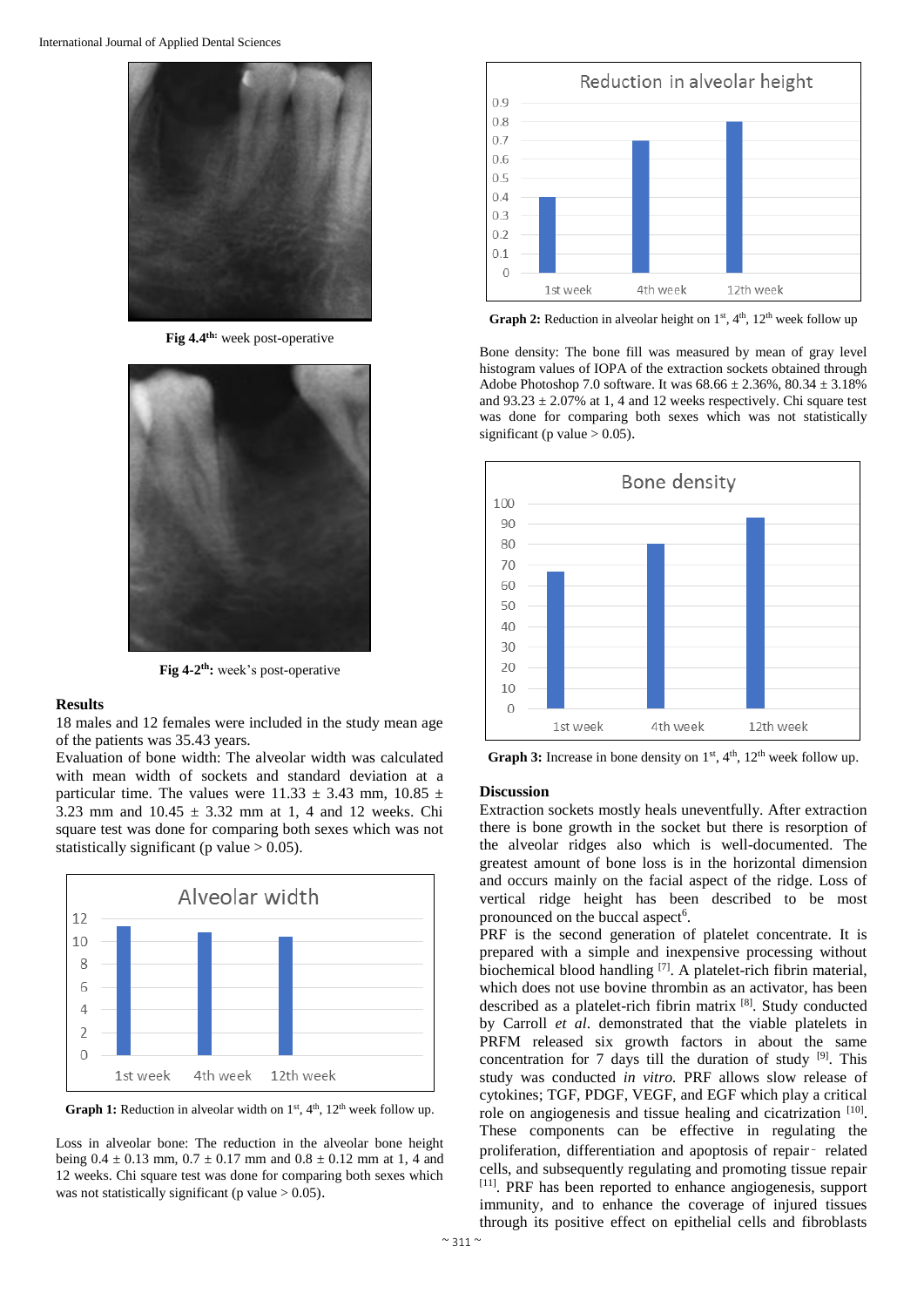[12]. Leukocytes found in PRF are able to release a large number of immune regulation‑ related cytokines in the process of fibrinolysis, and this process is persistent and progressive [13].

In our study we used PRF in the socket of extracted mandibular teeth. The use of PRF as socket

preservation material enhances healing of soft tissue and reduce postoperative complications [14].

The hard tissue effects of using PRF were studied in our study. The alveolar bone height loss and the reduction of alveolar width with the radiographic bone fill was noted. Clinical studies have shown an average vertical bone resorption of 0.7 to 1.5 mm, as well as an average horizontal resorption of 4.0 to 4.5 mm after extraction in normal alveolar sockets <sup>[15]</sup>. In our study the average loss in alveolar bone height was  $0.8 \pm 0.12$  mm after 12 weeks whereas the loss in alveolar ridge width was from 11.33  $\pm$  3.43 mm to 10.45  $\pm$ 3.32 mm after 12 weeks. Loss of width of alveolus was quite less in our case. In the systematic review of Vander Weijden *et al*. the weighed means of the changes showed a clinical loss of horizontal dimension to be greater than the vertical dimension loss. The reduction in width of the alveolar ridges was 3.87 mm. The mean clinical mid-buccal height loss was 1.67 mm. The mean crestal height change as assessed on the radiographs was 1.53 mm. Socket fill in height as measured relative to the original socket floor was on an average 2.57 mm [16]. The clinical loss of alveolar height was less in our study. Study conducted by Li *et al* the height reduction of alveolar bone on labial and palatal sides was 1.9 and 1.1 mm, respectively <sup>[17]</sup>. The bone fill was  $68.66 \pm 2.36\%$ ,  $80.34 \pm 1.5$ 3.18% and  $93.23 \pm 2.07$ % at 1, 4 and 12 weeks respectively in our study whereas study conducted by Varghese *et al* concluded that the average percentage bone fill of PRF category patients was  $57.90$  (SD  $\pm$  26.789) and that of the non PRF patients was  $46.74$  (SD  $\pm$  17.713)<sup>18</sup>.

PRF reduces alveolar bone resorption as it stimulates the expression of phosphorylated extracellular signal-regulated protein kinase (p-ERK) and activates osteoprogerin (OPG) production, which leads to new bone formation [19]. Authors have used PRF as a bone filling material after extraction and have reported good amount of bone formation [16, 18, 20]. This finding was in accordance with our study.

# **Conclusion**

The study concluded that PRF accelerates socket wound healing by increased bone fill and reduced alveolar bone width and height resorption after tooth extraction. However in our study

the follow up period was 12 weeks further more studies are warranted with greater follow up to substantiate our results.

# **References**

- 1. Choukroun J, Diss A, Simonpiere A *et al.* Platelet rich fibrin (PRF): a second generation platelet concentrate Part 1: technological concepts and evolution. Oral Surg Oral Med Oral Pathol Oral Radiol Endod. 2006; 101:37- 44.
- 2. Dohan Ehrenfest DM, Del Corso M, Diss A, Mouhyi J, Charrier JB. Three-dimensional architecture and cell composition of a Choukroun's platelet-rich fibrin clot and membrane. J Periodontol. 2010; 81:546-555.
- 3. Li Q, Pan S, Dangaria SJ, Gopinathan G, Kolokythas A, Chu S, *et al.* Platelet-rich fibrin promotes periodontal regeneration and enhances alveolar bone augmentation. Biomed Res Int. 2013: 638043.
- 4. Anitua E, Alkhraisat MH, Orive G. Perspectives and challenges in regenerative medicine using plasma rich in growth factors. J Control Release. 2012; 157:29-38.
- 5. Araujo MG, Lindhe J. Dimensional ridge alterations following tooth extraction. An experimental study in the dog. J. Clin. Periodontol. 2005; 32(2):212–218.
- 6. Lekovic V, Camargo PM, Klokkevold PR, Weinlaender M, Kenney EB, Dimitrijevic B *et al.* Preservation of alveolar bone in extraction sockets using bio absorbable membranes. Journal of Periodontology. 1998; 69:1044- 1049.
- 7. Dohan David M, Choukroun Joseph, Diss Antoine, Dohan Stevey J, Dohan Anthony J, Mouhyi Jaafar *et al.* Platelet-rich fibrin (PRF): a second-generation platelet concentrate. Part II: plateletrelated biologic features. Oral Surg Oral Med Oral Pathol Oral Radiol Endod 2006; 101(3):45-50.
- 8. Lucarelli E, Beretta R, Dozza B, Tazzari TL, O'Connell S, Ricci F, *et al.* A recently developed bifacial plateletrich fibrin matrix. Eur Cell Mater. 2010; 20:13-23.
- 9. Carroll RJ, Amoczky SP, Graham S, O'Connell SM. Characterization of autologous growth factors in Cascade platelet rich fibrin matrix (PRFM). Musculoskelatal Transplant Foundation, Edison, 2005.
- 10. Dohan David M, Choukroun Joseph, Diss Antoine, Dohan Stevey J, Dohan Anthony J, Mouhyi Jaafar *et al.* Platelet-rich fibrin (PRF): a second-generation platelet concentrate. Part I: technological concepts and evolution. Oral Surg Oral Med Oral Pathol Oral Radiol Endod. 2006; 101(3):37-44.
- 11. Choukroun J, Diss A, Simonpieri A, Girard MO, Schoeffler C, Dohan SL *et al.* Platelet rich fibrin (PRF): A second– generation platelet concentrate. Part V: Histologic evaluations of PRF effects on bone allograft maturation in sinus lift. Oral Surg Oral Med Oral Pathol Oral Radiol Endod. 2005; 101:299-03.
- 12. Choukroun Joseph, Diss Antoine, Simonpieri Alain, Girard Marie-Odile, Schoeffler Christian, Dohan Steve L, *et al.* Platelet rich fibrin (PRF): a second-generation platelet concentrate. Part IV: clinical effects on tissue healing. Oral Surg Oral Med Oral Pathol Oral Radiol Endod. 2006; 101(3):56-60.
- 13. Anilkumar K, Geetha A, Umasudhakar, Ramakrishnan T, Vijayalakshmi R, Pameela E. Platelet‑ rich‑ fibrin: A novel root coverage approach. J Indian Soc Periodontol. 2009; 13:50-54.
- 14. Moraschini V, Barboza ESP. Effect of autologous platelet concentrates for alveolar socket preservation: a systematic review. Int J Oral Maxillofac Surg 2015; 44(5):632-41.
- 15. Aimetti M, Romano F, Griga FB, Godio L. Clinical and histologic healing of human extraction sockets filled with calcium sulfate. Int J Oral Maxillofac Impl. 2009; 24:902-9.
- 16. Van der Weijden F, Dell' Acqua F, Slot DE. Alveolar bone dimensional changes of post-extraction sockets in humans: a systematic review. J Clin Periodontol. 2009; 36(12):1048-58.
- 17. Li B, Wang Y. Contour changes in human alveolar bone following tooth extraction of the maxillary central incisor. J Zhejiang Univ Sci B. 2014; 15(12):1064-1071.
- 18. Varghese MP, Manuel S, Kumar LKS. Potential for Osseous Regeneration of Platelet-Rich Fibrin-A Comparative Study in Mandibular Third Molar Impaction Sockets. J Oral Maxillofac Surg. 2017; 75(7):1322-1329.